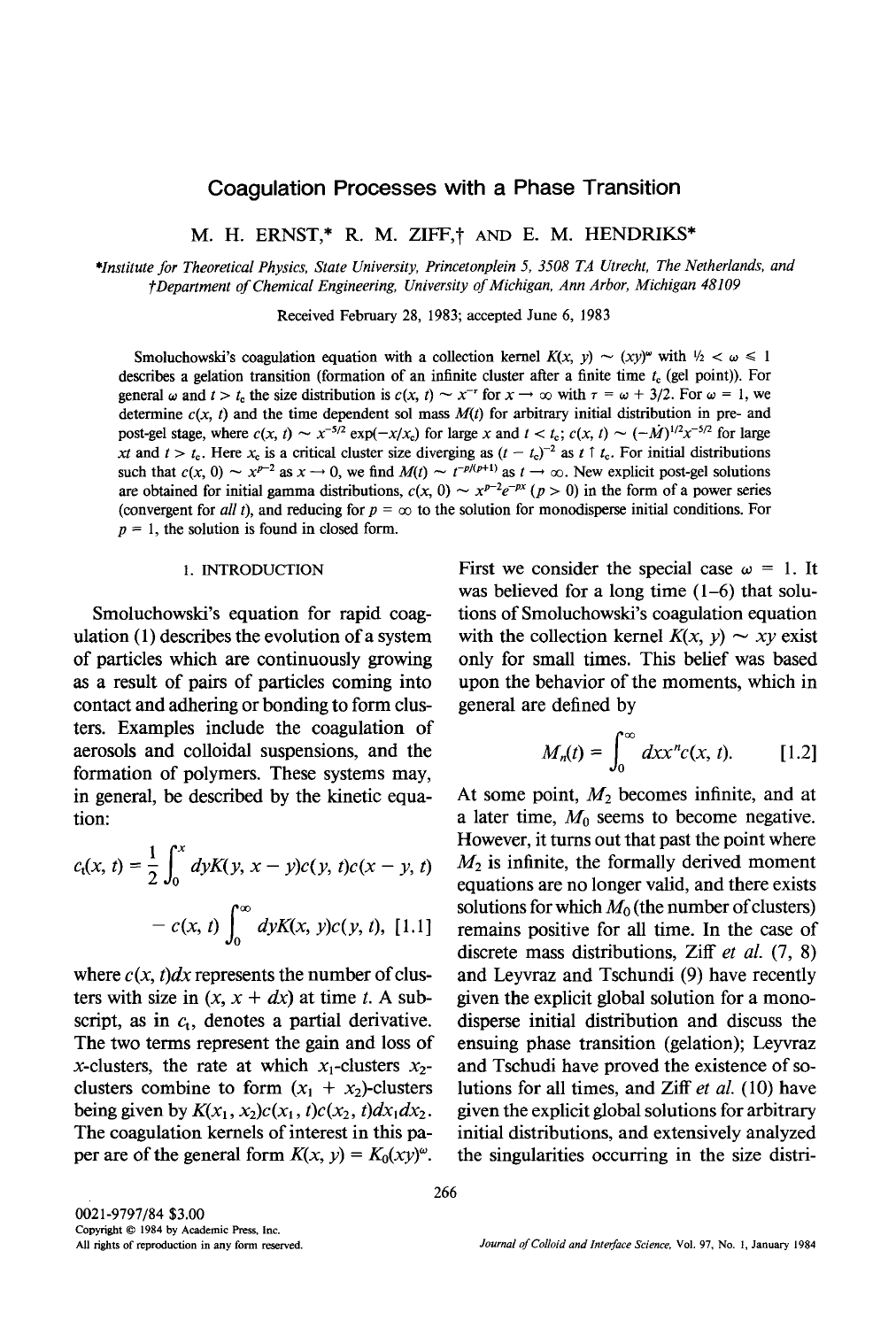bution and its moments near the transition time.

In this paper we will discuss the case of general continuous initial mass spectra, *c(x,*  0), for the coagulation kernel  $K(x, y) = K_0 xy$ . Here some properties of the solution differ strongly from those in the discrete case, in particular the long time properties. Note that we may set  $K_0 = M_1(0) = M_2(0) = 1$  without loss of generality by choosing proper units for x, t and  $c(x, t)$ :  $M_2(0)/M_1(0)$ ,  $1/K_0M_2(0)$ , and  $M_1(0)^3/M_2(0)^2$ , respectively. For the kernel  $K(xy) = xy$  we make a preliminary investigation of the moment equations (1):

$$
\dot{M}_n(t) = \frac{1}{2} \int_0^\infty dx \int_0^\infty dy [(x+y)^n - x^n - y^n]
$$
  
 
$$
\times xyc(x, t)c(y, t). \quad [1.3]
$$

These can be derived from the coagulation equation if one assumes that orders of integration can be freely interchanged.

For  $n = 1$  it follows that the total mass of all clusters  $M(t) = M_1(t)$  is conserved:

$$
\dot{M}_1 = 0 \quad \text{or} \quad M_1(t) = M(t) = 1 \quad [1.4]
$$

provided  $M_2(t) < \infty$ . This condition is necessary to give a well-defined meaning to [1.3], as the right-hand side equals  $M_1(M_2 - M_2)$ . When  $c(x, t)$  is such that  $M_2 = \infty$ , the determination of  $\dot{M}$  requires more care, as discussed below.

For  $n = 0$  one finds

$$
\dot{M}_0 = -\frac{1}{2}M^2. \tag{1.5}
$$

As long as  $M(t) = 1$ , the general solution of [1.5] is

$$
M_0(t) = M_0(0) - \frac{1}{2}t, \qquad [1.6]
$$

where  $M_0(0)$  is the number of clusters at the initial time. Note the unphysical prediction by [1.6] that  $M_0(t)$  becomes negative for t  $> t_0 = 2/M_0(0).$ 

For  $n = 2$  one finds  $\dot{M}_2 = M_2^2$ , provided  $M_3(t) < \infty$ . This yields

$$
M_2(t) = M_2(0)(1 - tM_2(0))^{-1}
$$
  
=  $(1 - t)^{-1}$ , [1.7]

where  $M_2(t)$  approaches infinity within a finite

time  $t_c = 1/M_2(0) = 1$ . (Recall that units are chosen such that  $M_1(0) = M_2(0) = 1.$ 

For  $n = 3$  one finds

$$
M_3(t) = M_3(0)(1-t)^{-3}, \qquad [1.8]
$$

provided  $M_4(t) < \infty$ .

Similar peculiar properties become manifest for the somewhat different situation, where  $c(x, 0) = 0$  and where clusters of size x are generated by a source of strength  $O(x)$ , for convenience taken to be time independent (4, 11-17). After adding the source term  $O(x)$  to the fight-hand side of the coagulation equation  $[1.1]$ , one finds

$$
M_0(t) = J_0 t - \frac{1}{6} t^3; \quad M(t) = M_1(t) = t
$$

$$
M_2(t) = \tan t;
$$

$$
M_3(t) = J_3(\text{cost})^{-3} \left\{ \sin t - \frac{1}{3} (\text{sin} t)^3 \right\}, \quad [1.9]
$$

where the moments of the source are defined as  $J_n = \int_0^\infty dx x^n Q(x)$ . Here we have chosen units such that  $K_0 = J_1 = J_2 = 1$ . The results [1.9] for  $M_n(t)$  are valid provided  $M_{n+1}(t)$  $< \infty (n \ge 1)$ . We note again that  $M_0(t)$  becomes negative for  $t > t_0 = (6J_0)^{1/2}$ ; and  $M_2(t)$  diverges at  $t = t_c = \pi/2$ , with  $t_c < t_0$ .

In Sections 2 and 3 we will obtain the solution of the coagulation equation [1.1] (without a source term) with  $K(x, y) = xy$  for *all times* and for *general initial conditions,* and show that they are physically meaningful for all times. The above results for  $M_n(t)$  will appear to be valid only for  $t < t_c = 1$ . We will further see (Section 2) that for  $t > 1$  the total mass *M(t),* contained in the clusters of finite size (sol particles) is no longer conserved, implying the formation of an infinite cluster (gel, superparticle), which contains a finite fraction of the total mass in the system. In other words, at time  $t_c$  there occurs a phase transition, known as gelation in polymer science.

In the absence of sources the size distribution (see Section 3) past the transition point  $(t > 1)$  is found to have an algebraic tail  $c(x, t)$ t)  $\sim x^{-\tau}$  with  $\tau = 5/2$  independent of the initial size distribution, as in Junge's law (33).

*Journal of Colloid and Interface Science,* Vol. 97, No. 1, January 1984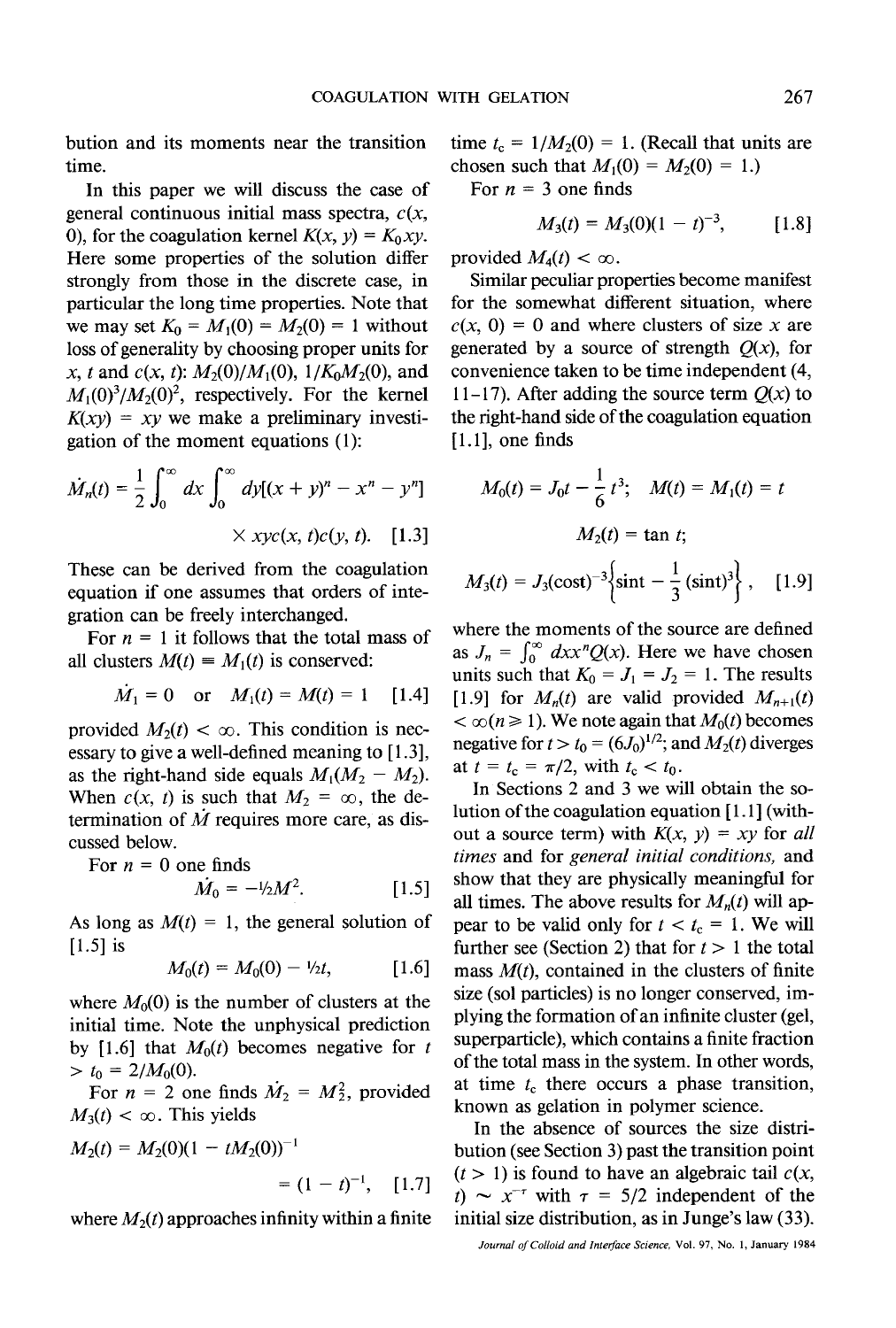The Smoluchowski equation [1.1] with *K(x,*   $y = xy$  excludes for  $t > t_c$  the possibility that finite clusters or sol particles coalesce with the infinite cluster or gel (8, 10). A modified coagulation equation, which accounts for solgel interactions, is discussed in Section 4.

In Section 5 we will briefly discuss coagulation kernels of the form  $K(x, y) = (xy)^{\omega}$ . If  $\omega$  satisfies the inequalities  $\frac{1}{2} < \omega < 1$  a similar phase transition occurs (18-21). Past the transition point the size distribution has an algebraic tail with an exponent  $\tau = \omega + 3/2$ . The results are summarized in Section 6.

For the case of a stationary source it is well known  $(4, 11, 13, 16, 17)$  that the coagulation equation with  $K(x, y) = (xy)^\omega$  admits stationary solutions  $c(x, \infty) \sim x^{-r}$  with  $\tau = \omega + 3/2$ , and it was pointed out (21, 17) that this corresponds for  $\frac{1}{2} < \omega < 1$  to the formation of an infinite cluster.

In this paper we discuss the coagulation equation without source terms. In a separate paper the effects of sources on coagulation and gelation will be considered (22).

## 2. TIME DEPENDENCE OF THE SOL MASS

By calculating the mass flux across a certain mass L, and by taking the limit as  $L \rightarrow \infty$ , we show the possibility of a nonvanishing mass flux for  $L \rightarrow \infty$ , indicating the appearance of an infinite cluster or gel at the gel point  $t_c$ . From the general solution of the coagulation equation, a functional equation for the (time dependent) total mass *M(t)* of sol particles is derived, and applied to examples of special initial distributions. Finally, we determine the asymptotic properties of  $M(t)$  as  $t \rightarrow t_c$  and as  $t \rightarrow \infty$ .

#### *Violation of Mass Conservation*

In order to understand what is happening at  $t_c = 1$  we reconsider the derivation of the law of mass conservation. Call  $M^{(L)}$  the total mass of sol particles with size  $x < L$ , i.e.,

$$
M^{(L)}(t) = \int_0^L dx x c(x, t),
$$
 [2.1]

then the loss of mass from smaller clusters

```
Journal of Colloid and Interface Science, Vol. 97, No. 1, January 1984
```
with  $x < L$  to larger clusters can be calculated from the coagulation equation  $[1.1]$  with  $K(x, \cdot)$  $y$ *) = xy* as

$$
\dot{M}^{(L)}(t) = -\int_0^L dx x^2 c(x, t) \int_{L-x}^\infty dy y c(y, t)
$$
\n[2.2]

and it follows that  $\dot{M} = 0$  only if the righthand side vanishes in the limit  $L \rightarrow \infty$ . The value of  $\dot{M}^{(L)}(t_c)$  at large L depends on the large x-behavior of  $c(x, t_c)$ . The first factor on the right-hand side of [2.2] is part of  $M_2(t)$ , which diverges at  $t_c$ ; the second factor is part of  $M_1$ , which remains finite at  $t_c$ . If we represent the large x-behavior of  $c(x, t_c)$  by  $x^{-\tau}$ then  $\tau$  must satisfy the inequalities  $2 < \tau$ < 3. Simple power counting predicts that  $\dot{M}^{(L)}(t_c) \sim L^{5-2\tau}$  for  $L \to \infty$ . For  $\tau > 5/2$  the limit of  $\dot{M}^{(L)}(t_c)$  as  $L \rightarrow \infty$  vanishes, and the total mass of sol particles is still conserved at  $t_c$ . If, however,  $\tau \leq 5/2$ , then  $\dot{M}^{(L)}(t_c)$  approaches for  $L \rightarrow \infty$  a (finite or infinite) negative value, indicating that there is a loss of mass from finite size clusters (sol particles) to the infinite cluster (gel, or super particle).

In the next section we will solve the coagulation equation and determine the large xbehavior of  $c(x, t)$ . It will turn out to yield  $c(x, t_c) \sim x^{-5/2}$ , indicating that a phase transition occurs at the point  $t_c = 1$  with a *finite* mass loss rate of sol particles.

#### *General Solution*

In order to solve *M(t)* we consider first the equation of motion for the Laplace transform of the mass distribution  $xc(x, t)$ , defined as

$$
f(z, t) = \int_0^\infty dx x c(x, t) e^{-zx}.
$$
 [2.3]

After multiplying  $[1.1]$  with x and taking the Laplace transform we obtain

$$
f_{\rm t} = -f_{z}(f-M). \qquad \qquad [2.4]
$$

It is a quasilinear partial differential equation which has to be solved subject to the initial condition:

$$
f(z, 0) = u(z) \quad (u(0) = -u'(0) = 1). \quad [2.5]
$$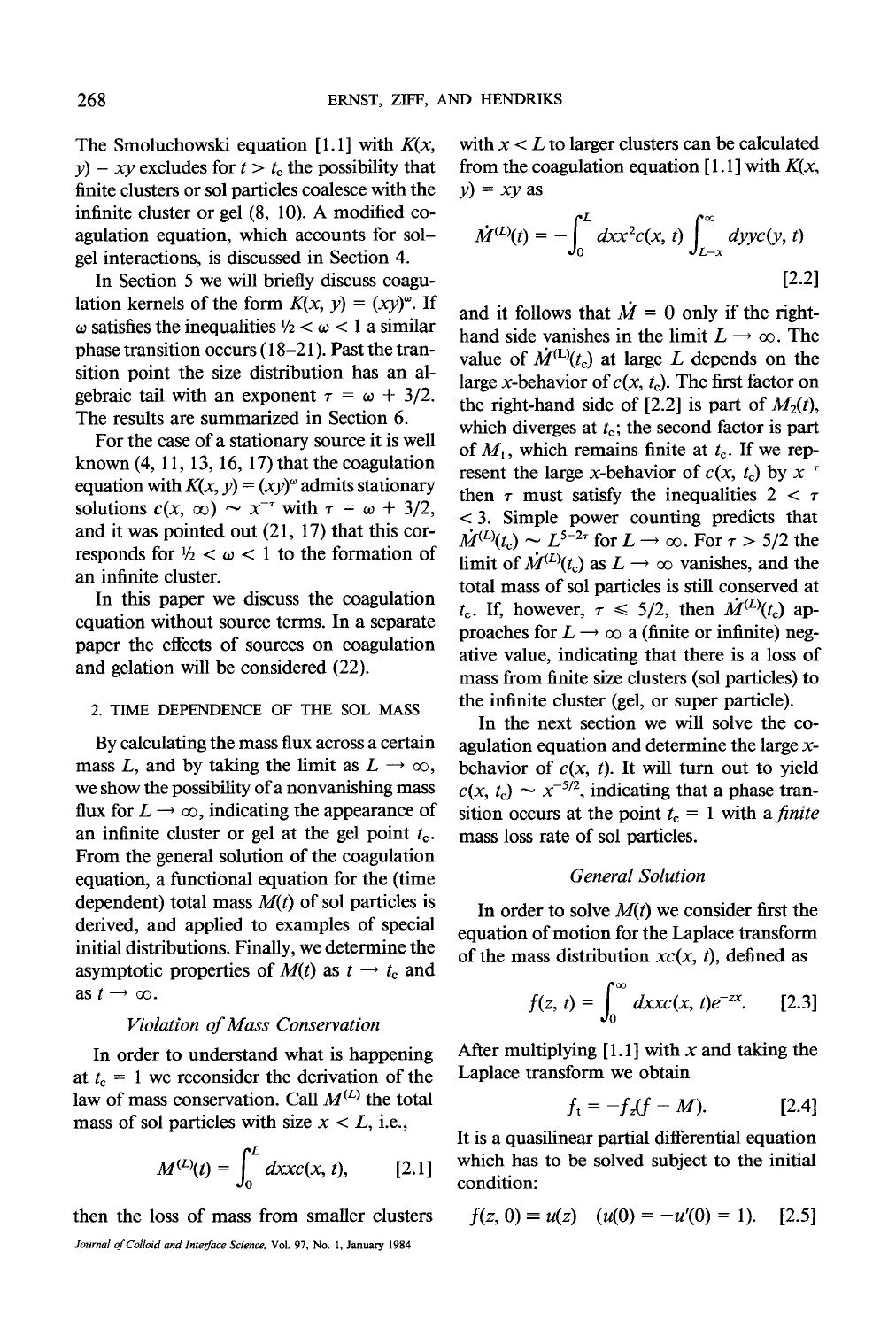This equation can be solved by introducing the inverse function,  $z(f, t)$ . Using  $f_z = (z_f)^{-1}$ and  $f_t = -z_t/z_f$  we see that z satisfies  $z_t = f$ -  $M(t)$ , with the initial condition  $z(f, 0)$  $= u^{-1}(f)$ , the solution of which is given by

$$
z = u^{-1}(f) + ft - T \qquad [2.6a]
$$

or

where

$$
f = u(z - ft + t) = f(z, t) \quad [2.6b]
$$

$$
T = \int_0^t d\tau M(\tau). \qquad [2.6c]
$$

The function  $u^{-1}$  is the inverse of u. The Laplace transform  $f(z, t)$  is implicitly given by [2.6] as a function of  $(z, t)$  for a given initial distribution  $f(z, 0) = u(z)$ .

The equation of motion [2.4] and the general solution [2.6] for the Laplace transform  $f(z, t)$  of the continuous size distribution  $c(x, t)$ t), and for the generating function  $f(z, t)$ oo  $= \sum_{k=1}^{\infty} c_k(t)e^{-kz}$  in the case of discrete masses  $\overline{k=1}$ 

are identical (10). However, the initial value  $f(z, 0) = u(z)$  is an ordinary Laplace transform for continuous mass spectra and a discrete transform for discrete mass spectra. The properties of the functions  $u(z)$  are markedly different at large z, resulting from the differences in the initial mass spectra (between the continuous and the discrete case) at the fine grained side of the spectrum.

## *Functional Equation for M(t)*

The solution [2.6] still contains the unknown mass of sol particles,  $M(t) = f(0, t)$ , which may be determined self-consistently by putting  $z = 0$  to yield the functional equation

$$
M = u(T - tM). \qquad [2.7]
$$

It can be solved by differentiating [2.7] with respect to time:

$$
\dot{M} = -t\dot{M} \cdot u'(T - tM). \qquad [2.8]
$$

This equation has two solutions for *all t,* provided the first singularity of  $u(z)$  in the complex z-plane with  $Rez < 0$  is (i) located at a point  $z_0$  < 0, a finite distance away from the origin, and (ii) has the property  $u'(z_0) = \infty$  (10), i.e., the initial size distribution can be bounded by an exponential. At the end of Section 3 more general initial distributions will be considered.

Returning to [2.8] we have a constant solution:

$$
M_a(t) = M(0) = 1, \qquad [2.9]
$$

and a time-dependent solution, parametrically given by

$$
M_{b} = u(s)
$$
  
\n
$$
t^{-1} = -u'(s)
$$
 [2.10]

with  $s > z_0$ .

The two solutions indicate that  $f(z, t)$  is a double valued function of z. The *physical branch* of  $f(z, t)$ —being a Laplace transform of a positive function  $xc(x, t)$ —is a *monotonically decreasing function of z,* and vanishes as  $z \rightarrow +\infty$ . Therefore, the physically relevant root of [2.8] is the smaller one of  $M_a$  and  $M_b$ . From a graphical solution of [2.10], using the property that  $u(z)$  is monotonically decreasing (with  $u(0) = 1$  and  $u'(0) = -1$ ), it follows that  $M_{\rm b}(t) > 1$  for  $t < 1$  and  $M_{\rm b}(t) < 1$  for  $t > 1$ . Therefore the sol mass is given by

$$
M(t) = \min\{M_a, M_b\}
$$
  
= 
$$
\begin{cases} 1 & (t < 1) \\ M_b(t) & (t > 1). \end{cases}
$$
 [2.11]

There occurs a phase transition (gelation) at the gel point  $t_c = 1$ . In the sol phase  $(t < 1)$  $M(t)$  is constant; in the gel phase  $(t > 1)$   $M(t)$ decreases to zero as time progresses. The loss of mass, starting at  $t = 1$ , is associated with the formation of an infinite cluster (gel, superparticle). It is a loss to infinity due to the cascading growth of larger and larger clusters, where the process accelerates, as the clusters grow larger, since the rate is given by  $K(x, y)$  $= xy$ . The mass deficit,  $G(t) = 1 - M(t)$ , is called the gel fraction, which is only nonvanishing past the gel point  $t_c = 1$ .

#### *Examples of Initial Distribution*

For *monodisperse initial conditions, c(x, O)*   $= \delta(x - 1)$ , it follows from [2.3] and [2.5] that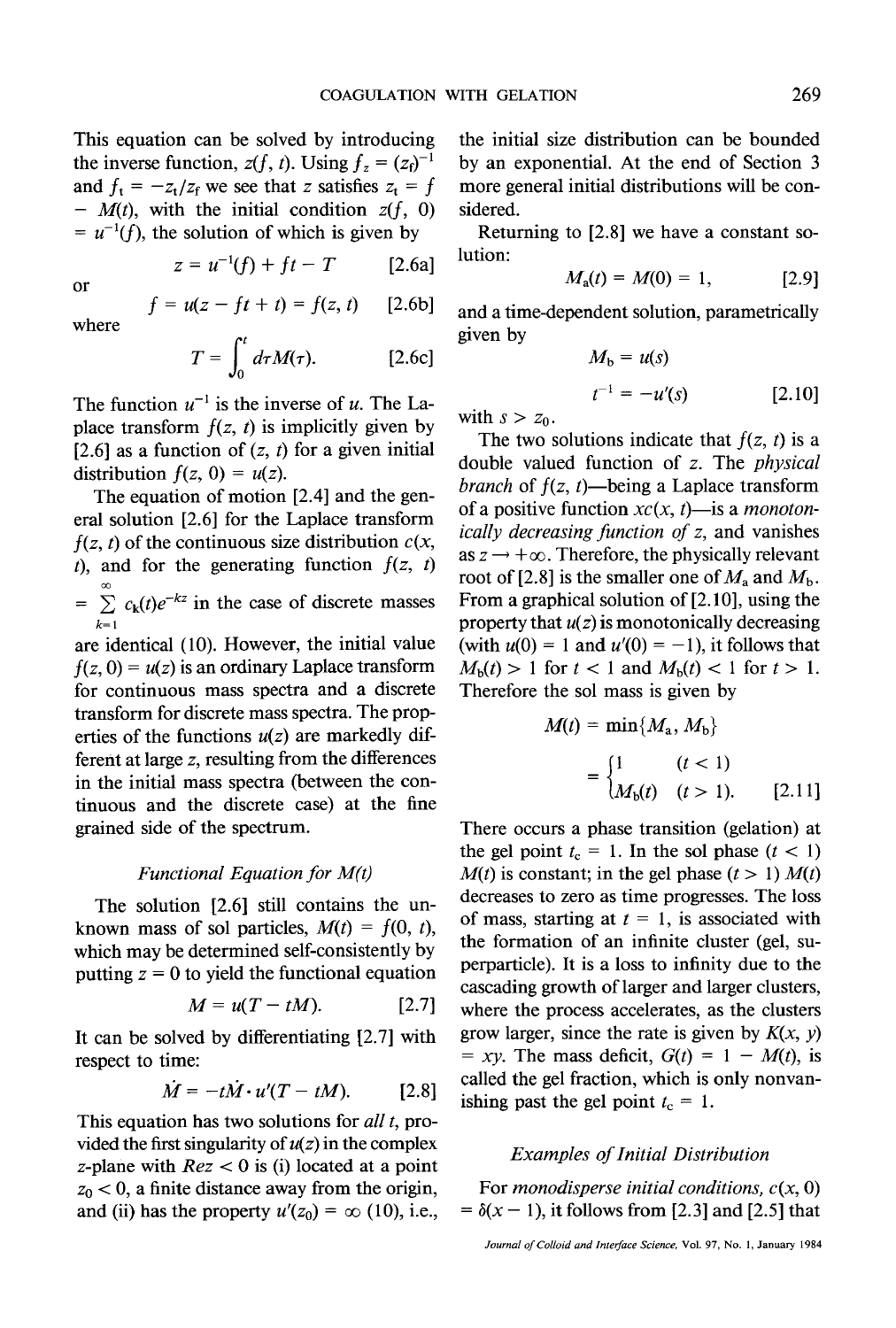$u(z) = e^{-z}$ . One deduces from [2.10] and [2.11] that the sol mass is

$$
M(t) = \begin{cases} 1 & (t < 1) \\ t^{-1} & (t > 1). \end{cases} \tag{2.12}
$$

The corresponding result for the total number of clusters follows from [1.5]:

$$
M_0(t) = \begin{cases} M_0(0) - \frac{1}{2}t & (t < 1) \\ M_0(0) - 1 + \frac{1}{2}t & (t > 1). \end{cases} \tag{2.13}
$$

If the initial mass distribution is a *gammadistribution*  $xc(x, 0) = p^p x^{p-1} e^{-px} / \Gamma(p)$  with  $p > 0$ , then  $u(z) = (p/(z + p))^p$ . The sol mass is given by

$$
M(t) = \begin{cases} 1 & (t < 1) \\ t^{-p/(p+1)} & (t > 1), \end{cases} \tag{2.14}
$$

and the corresponding total number of clusters is

 $M_0(t)$  $\begin{cases}\nM_0(0) - \frac{1}{2t} & (t < 1) \\
M_0(0) - \frac{p}{p-1} + \frac{1}{2}\n\end{cases}$  $=\left\{\right. M_0(0) - \frac{p}{n-1} + \frac{1}{2} \left( \frac{p+1}{n-1} \right) t^{-(p-1)/(p+1)}$  $(t > 1)$ . [2.15]

Note that the gamma distribution in the large p-limit reduces to the monodisperse initial condition, as can be seen most easily from the relation  $\lim_{p \to \infty} (1 + z/p)^{-p} = e^{-z}$ .

The initial gamma distributions have physical significance for  $p > 0$ , although  $c(x, 0)$  $\sim x^{p-2}e^{-px}$  with  $p > 2$  becomes infinite as  $x \rightarrow 0$ . For  $p > 1$  the total amount of particles,  $M_0(0)$ , contained in  $c(x, 0)$ , is still finite, but for  $p \leq 1$  there is an infinite amount of grit (minute particles of size  $x \approx 0$ ), so that  $M_0(0)$  $=$   $\infty$ . However, the corresponding *mass* distribution  $xc(x, 0)$ —which is the physically significant distribution--contains *afinite* amount of material,  $M_1(0)$  as long as  $p > 0$ . Consequently initial gamma distributions with 0  $p < 1$  are physically meaningful, but  $M_0(t)$ is undefined (infinite).

## *Asymptotic Properties of M(t)*

We discuss the behavior near  $t = t_c$  and t  $=$   $\infty$ , starting with the first case.

For the class of initial distributions considered, the behavior of the sol mass for  $t \downarrow t_c$  $= 1$  can be obtained by expanding the righthand side of both equations in [2.10] about  $s = 0$ , yielding

$$
M(t) = 1 - G(t)
$$
  
\n
$$
\approx 1 - (t - 1)/M_3(0) \quad (t \downarrow 1), \quad [2.16]
$$

where the relation  $u''(0) = M_3(0)$  has been used. The corresponding behavior of  $M_0(t)$ follows from [1.5]

$$
M_0(t) \cong M_0(0) - \frac{1}{2}t
$$
  
+  $(t-1)^2/2M_3(0)$   $(t \downarrow 1)$ . [2.17]

For  $t \rightarrow \infty$  the relevant mass is given by [2.10], in which the parameter  $s \rightarrow \infty$ . Thus we need  $u(s)$  and  $u'(s)$  for  $s \to \infty$ , corresponding to the small x-behavior of the initial size distribution. If  $c(x, 0) \approx Ax^{p-2}/\Gamma(p)$  (with  $p > 0$ ) for  $x \to 0$ , then  $u(s) \approx As^{-p}$  for  $s \to \infty$ , and the resulting sol mass decreases asymptotically as

$$
M(t) \cong A(Apt)^{-p/(p+1)} \quad (t \to \infty). \quad [2.18]
$$

If the initial size distribution  $c(x, 0) = 0$  for  $x < x_0$ , one finds asymptotically

$$
M(t) \cong (x_0 t)^{-1} \quad (t \to \infty). \qquad [2.19]
$$

This result is similar to the discrete mass case. If the mass spectrum is continuous down to  $x = 0$ , the sol mass decreases more slowly due to the abundance of grit. The explicit examples of [2.12] and [2.14] are special cases of [2.19] and [2.18], respectively. The long time behavior of  $M_0(t)$  can be inferred from [1.5] and  $[2.18-19]$ .

#### 3. SIZE DISTRIBUTION

In this section we derive the general expression for the size distribution, valid for all times, and apply it to the monodisperse and the gamma initial distributions. Next we determine the large x-behavior of  $c(x, t)$  by means

*Journal of Colloid and Interface Science,* Vol. 97, No. I, January 1984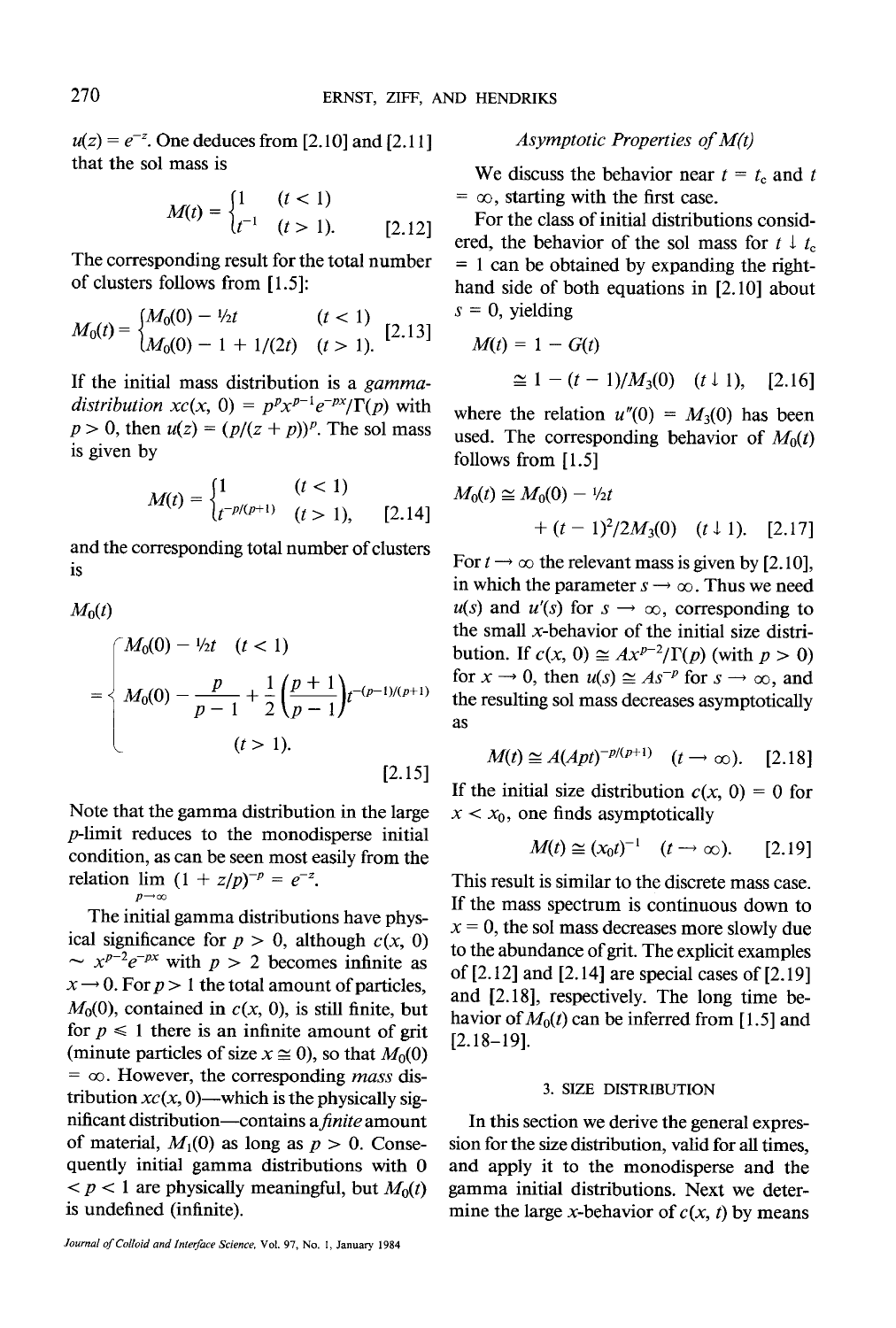of the saddle point method, and study in particular its behavior near the gel point  $t_c$ . The effects of initial distributions with algebraic tails on the pre- and post-gelation behavior of  $c(x, t)$  is also briefly discussed. We finish with the long time behavior of  $c(x, t)$ .

## *General Form and Examples*

Having determined *M(t)* we take the inverse Laplace transform of  $f(z, t)$  in [2.6b] to find the mass distribution:

$$
xc(x, t) = (2\pi i)^{-1} \int_{s-i\infty}^{s+i\infty} dz e^{xz} f(z, t), \quad [3.1]
$$

where the contour is a straight line parallel to the imaginary axis and to the right of all singularities in  $f(z, t)$ . After introducing a new integration variable  $\zeta$ , such that

$$
f = u(\zeta); \quad z = \zeta + tu(\zeta) - T, \quad [3.2]
$$

and calculating the Jacobian  $dz = (1 + tu'(\zeta)d\zeta)$ , we obtain from [3.1] after performing two partial integrations with respect to  $\zeta$  (boundary terms are vanishing):

$$
c(x, t) = (x^{2}t)e^{-xT}(2\pi i)^{-1}
$$
  
 
$$
\times \int_{s-i\infty}^{s+i\infty} dz \exp[x(z + tu(z))]. \quad [3.3]
$$

The contour is a straight line to the right of all singularities in  $u(z)$ . Equation [3.3] represents the solution of our coagulation equation for *all* times, and  $T(t)$  is given through [2.6c] and [2.11].

As an example we consider first  $xc(x, 0)$  $= e^{-x}$ , i.e., the gamma distribution for  $p = 1$ , so that  $u(z) = (z + 1)^{-1}$ . With the help of the following integral representation of the modified Bessel function (23):

$$
I_1(2x) = (2\pi i)^{-1} \int_{s-i\infty}^{s+i\infty} dz \exp[x(z+z^{-1})]
$$

$$
= (1/\pi) \int_0^{\pi} d\theta \cos \theta \exp(2x \cos \theta), \quad [3.4]
$$

we obtain the solution:

$$
c(x, t) = e^{-(1+T)x} I_1(2x\sqrt{t})/x^2\sqrt{t} \quad [3.5a]
$$

where, according to [2.6c] and [2.14],

$$
1 + T = \begin{cases} 1 + t & (t < 1) \\ 2\sqrt{t} & (t > 1). \end{cases}
$$
 [3.5b]

For  $t \leq 1$  this solution has been obtained before by McLeod (3). For  $t \ge 1$  it represents a new solution to the coagulation equation.

The general solution [3.3] can also be represented in the form of a series expansion:

$$
c(x, t) = \frac{e^{-xT}}{x^2t} \sum_{k=0}^{\infty} \frac{(xt)^k}{k!} \int_{s-i\infty}^{s+i\infty} \frac{dz}{2\pi i} (u(z))^k e^{xz}.
$$
 [3.6]

For the initial gamma distribution (see above [2.14]),  $u(z) = [p/(z + p)]^p$ , and [3.6] yields the solution:

$$
c(x, t) = \frac{e^{-(p+T)x}}{x^2} \sum_{l=0}^{\infty} \frac{(xt)^l (px)^{p(l+1)}}{(l+1)!\Gamma(p(l+1))}.
$$
\n[3.7a]

This series converges for all  $t$ . We further have

$$
p + T = \begin{cases} p + t & (t < 1) \\ (p + 1)t^{1/(p+1)} & (t > 1) \end{cases} \tag{3.7b}
$$

on account of [2.6c] and [2.14]. For  $p = 1$  it reduces to the previous example [3.5], where [3.7a] is the series expansion of  $I_1$ . This solution for  $t < 1$  is known  $(1, 3)$ ; the solution for  $t > 1$  is new. Its large x- and t-behavior is discussed below. One may also formulate these results in terms of the variable  $M_0$  instead of  $t$ , using [2.15], as has been done in (1).

Another example is supplied by the monodisperse initial condition, where  $u(z) = e^{-z}$ (see above [2.12]). The series expansion [3.6] yields in this case

$$
c(x, t) = \frac{e^{-xT}}{x} \sum_{k=1}^{\infty} \frac{(xt)^{k-1}}{k!} \delta(x - k), \quad [3.8a]
$$

where, according to [2.12] and [2.6c],

$$
T = \begin{cases} t & (t \le 1) \\ 1 + \log t & (t \ge 1). \end{cases} \tag{3.8b}
$$

It is actually the solution for the discrete mass case, where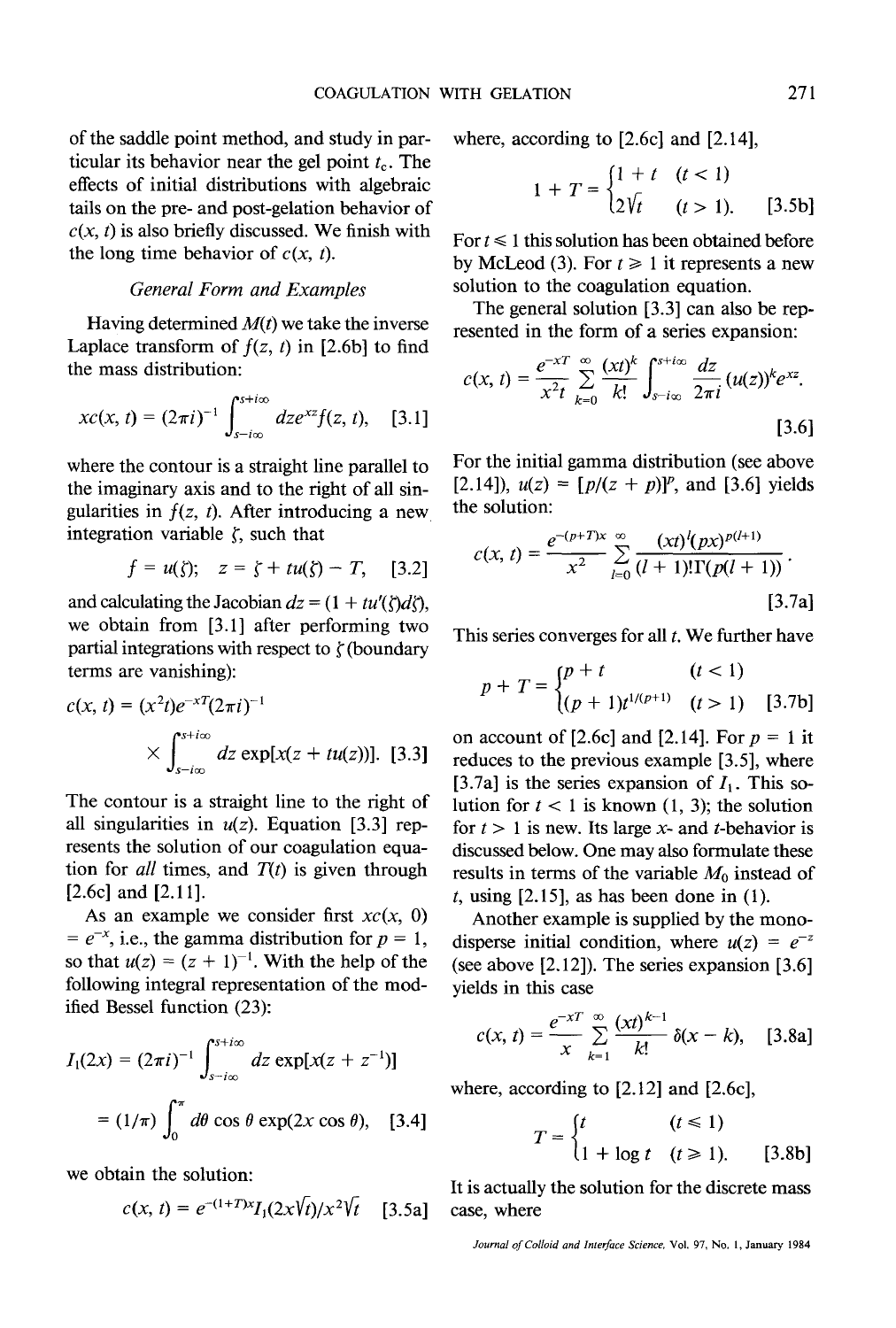$$
c_k(t) = e^{-k(t)}e^{-k(t)^{k-1}/kk!} \quad (t \le 1)
$$
  
= 
$$
e^{-k}k^{k-2}/tk! \quad (t \ge 1). \quad [3.9]
$$

For  $t \leq 1$  the solution has been known for a long time (2, 24, 25); for  $t \ge 1$  this solution has been recently given by Ziff *et al.* (7, 10) and Leyvraz and Tschudi (9).

## *Saddle Point Method*

The integral representation [3.3] for  $c(x, t)$ is very convenient to derive the asymptotic behavior of  $c(x, t)$  at large x, using the saddle point method. To obtain an asymptotic expression for the integral in [3.3] we choose s such that  $F(z) = z + tu(z)$  is at a maximum when the contour crosses the real axis. Then, s is determined as the solution of

$$
F'(s) = 1 + tu'(s) = 0. \qquad [3.10]
$$

Observe that [3.10] is identical to the second equation of [2.10]. Hence  $u(s) = M<sub>b</sub>(t)$ .

By expanding  $F(z)$  about s and writing  $z = s + iy$  we find that [3.3] at large x is approximated by

$$
c(x, t) = (2\pi x^2 t)^{-1} e^{-xT} \int_{-\infty}^{\infty} dy
$$
  
 
$$
\times \exp[xF(s) - \frac{1}{2}xy^2 F''(s)]
$$
  
 
$$
\approx (2\pi t^3 u''(s))^{-1/2} x^{-5/2}
$$
  
 
$$
\times \exp[x(F(s) - T)].
$$
 [3.11]

In this expression we have for  $t \leq 1$ 

$$
z_0 \equiv T - F(s) = t(1 - u(s)) - s
$$
  
\n
$$
\ddot{z}_0 \equiv (t^3 u''(s))^{-1},
$$
\n[3.12a]

where Eqs. [2.6c], [2.11], and [3.10] have been used. For  $t \ge 1$  we have according to [2.6c] and [2.10]

$$
z_0 = -\int_1^t d\tau \dot{M}(\tau) - s = 0, \quad [3.12b]
$$

since  $d\tau = \tau^2 u''(s) ds$  and  $\dot{M}(\tau) = -(\tau^2 u''(s))^{-1}$ . In summary, we have for *large x:* 

$$
c(x, t) \cong \begin{cases} (\ddot{z}_0/2\pi)^{1/2} x^{-5/2} e^{-xz_0} & (t \le 1) \\ (-\dot{M}/2\pi)^{1/2} x^{-5/2} & (t \ge 1). \end{cases} \tag{3.13}
$$

*Journal of Colloid and Interface Science,* Vol. 97, No. 1, January 1984

As an example we take the initial gamma distribution, where  $z_0$  follows from [2.6c], [3.10], and [3.12] as

$$
z_0(t) = p + t - (p + 1)t^{1/(p+1)} \ (t < 1) \ [3.14a]
$$
\nand

$$
\ddot{z}_0(t) = -\dot{M}(t)
$$
  
=  $\left[p/(p+1)\right]t^{-(2p+1)/(p+1)}$ . [3.14b]

Note that for times past the transition time,  $t_c = 1$ , the mass spectrum has a universal shape  $\sim x^{-\tau}$  with  $\tau = 5/2$ , independent of the initial size distribution. Similar long tailed distributions occur in Junge's power low distributions for atmospheric aerosols (1, 4), although the typical  $\tau$ - values<sup>1</sup> given in (1) are smaller than  $5/2$ .

For an analysis of the behavior of [3.14] in the close vicinity of the gel point  $t_c = 1$  we need the behavior of  $z_0(t)$ , which is parametrically given by [3.12] and [3.10]. By expanding [3.10] about  $s = 0$  and using  $u(0) = -u'(0)$  $= 1$  and  $u''(0) = M_3(0)$ , we find  $s \approx (t - 1)/$  $M_3(0)$  as t 1. Subsequent expansion of [3.12] about  $s = 0$  and  $t = 1$  yields finally:  $z_0(t)$  $\approx (t - 1)^2/2M_3(0)$  as  $t \uparrow 1$ . The behavior of [3.14] *past* the gel point depends on  $\dot{M}(t)$ , which has been calculated in [2.16]. Hence the asymptotic behavior for the size distribution  $c(x, t)$  in the coupled limit  $x \rightarrow \infty$  and  $t \rightarrow t_c = 1$  with  $x(t - t_c)^2$  = fixed is given by

$$
c(x, t) = (2\pi M_3(0))^{-1/2} x^{-5/2}
$$
  
 
$$
\times \begin{cases} \exp[-x(t - t_c)^2 / 2M_3(0)] & (t < t_c) \\ 1 & (t > t_c). \end{cases}
$$
 [3.15]

Therefore, the size distribution for  $t < 1$  (sol phase) decreases exponentially at large  $x$ , so that all moments  $M_n(t)$  remain finite for  $t < 1$ . For  $t \ge 1$  (gel phase) the size distribution decays algebraically at large *x*,  $c(x, t) \sim x^{-t}$ with  $\tau = 5/2$ , so that all moments with *n*  $> 3/2$  are divergent, whereas the sol mass,  $M_1(t)$ , starts to decrease at a finite rate, as

<sup>1</sup> The relation between  $\tau$  and the exponent  $\beta$  in Junge's power law is  $\beta = 3\tau - 3$  [see (1)].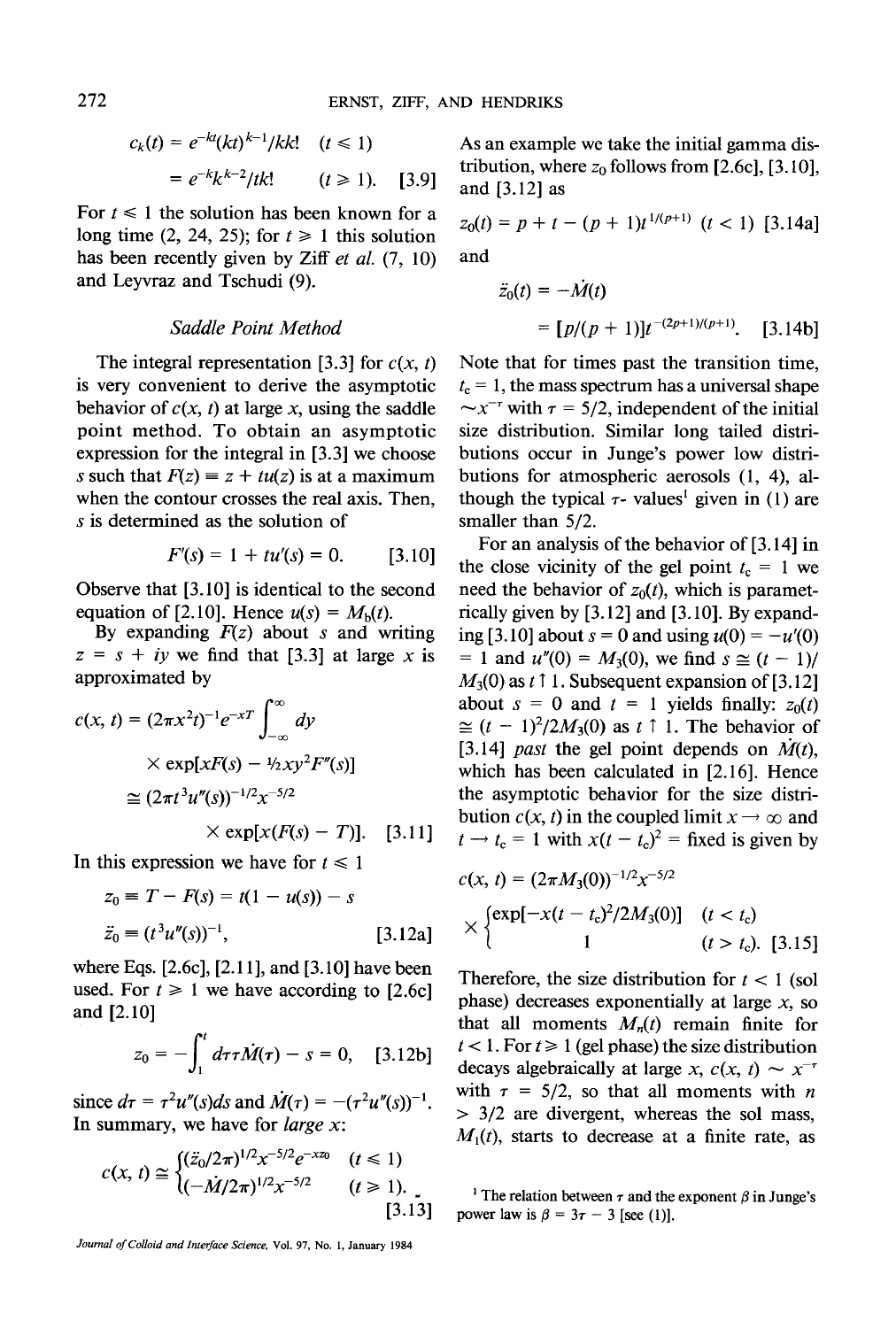indicated in the beginning of Section 2. For  $t < t_c$  the crossover from exponential to  $x^{-5/2}$ <sup>2</sup>-behavior occurs at a critical cluster-size  $x_c$ with  $x_c \approx M_3(0)(t - t_c)^{-2}$  as  $t \uparrow t_c$ . For  $x \gg x_c$ we have  $c(x, t) \sim x^{-\tau} \exp(-x/x_c)$ , while in the intermediate range  $0 \ll x \ll x_c$  we have  $c(x, t) \sim x^{-\tau}$ . As  $t \uparrow t_c, x_c \rightarrow \infty$ , and the  $x^{-\tau}$ behavior extends to infinity for all  $t \geq t_{c}$ .

The results obtained so far apply to initial distributions,  $c(x, 0)$ , decaying exponentially at large  $x$  (see below [2.8]). A general discussion of the effects of initial distributions with algebraic tails has been given in (10). Here we only quote the results for a typical example, namely,  $c(x, 0) \sim x^{-2-\lambda}$  with  $1 < \lambda < 2$ . At any fixed  $t < 1$  the algebraic tail,  $c(x, t)$  $\sim Ax^{-2-\lambda}(x \to \infty)$ , remains, but as  $t \to 1$  the amplitude, A, diverges as  $(1 - t)^{-\lambda - 1}$ ; at the transition point  $t = 1$  one finds  $c(x, t)$  $\sim x^{-2-1/\lambda}$  with a nonvanishing amplitude; and for  $t > 1$  one finds  $c(x, t) \sim x^{-5/2}$  with an amplitude, vanishing like  $(t - 1)^\gamma$  as  $t \downarrow 1$  with  $\gamma = (1 - \frac{1}{2}\lambda)/(\lambda - 1).$ 

If the initial distribution has an exponent  $\lambda$  in the range  $0 < \lambda < 1$ , so that  $M_2(0) = \infty$ , then  $u'(0) = \infty$ , and the gelation transition occurs instantaneously.

### *Large Time Behavior of c(x, t)*

It follows from [3.3] that the behavior of  $c(x, t)$  at large t and fixed x is similar to that at large x and fixed t with  $t > 1$ , as given in [3.14]. One only needs to insert the large  $t$ behavior of  $M(t)$  from [2.18-19].

An illustrative example is provided by the initial gamma distributions. Here we have on account of [2.14] and [3.13]:

$$
c(x, t) \cong [2\pi (p + 1)/p]^{-1/2} x^{-5/2} t^{-(2p+1)/2(p+1)}
$$
  
( $t \to \infty$ , x fixed). [3.16]

It reduces in the limit  $p \rightarrow \infty$  to the wellknown result for monodisperse initial conditions (9, 10). For general initial conditions, as discussed below [2.17], the same long time behavior [3.16] is found with a different multiplicative constant with a t-exponent depending on the shape of  $c(x, 0)$ . This behavior differs strongly from the corresponding result in the *discrete mass* case, where  $c<sub>k</sub>(t)$  $\propto k^{-5/2}t^{-1}(t \to \infty)$  for general initial conditions. The abundance of grit at the fine grained end of the *continuous* initial mass spectrum is slowing down the coagulation and gelation reactions.

#### 4. MODIFIED COAGULATION EQUATION

In this section we discuss a different coagulation problem with a phase transition, in which the loss term in the kinetic equation is modified past the transition point. We determine the Laplace transform of the size distribution and the time dependence of the sol mass. The ensuing behavior of  $c(x, t)$  and  $M_n(t)$ with  $n \geq 2$  is quoted. Consider the loss term,  $-xc(x, t)M(t)$ , in the coagulation equation [1.1] for the kernel  $K(x, y) = xy$ . For  $t < 1$  it is proportional to the *total mass* in the system,  $(M(t) = 1)$ . For  $t > 1$ , the loss term only contains sol particles, with  $M(t) < 1$ . Therefore, in the coagulation process, described by [1.1 ] with  $K = xy$ , sol particles are only allowed to coalesce with other finite clusters, but not with the infinite cluster or superparticle. This corresponds to the situation in which the infinite cluster is continuously removed from the coagulating sol system (e.g., through precipitation).

One may also envisage the situation in which the finite clusters in the system can coalesce both with other finite clusters *and* with the infinite cluster; i.e., all mass,  $M_1(0)$ , initially present in the system, whether bonded in sol or gel, remains available for bonding sol particles. Therefore, the quantity  $M_1(t)$  in the *loss term* of the kinetic equation for K *= xy* equals unity at all times before and past  $t_c$ . The above model is described by the *modified coagulation equation:* 

$$
c_{t}(x, t) = \frac{1}{2} \int_{0}^{x} dy y(x - y)
$$
  
×  $c(y, t)c(x - y, t) - xc(x, t)$ . [4.1]

For  $t < t_c = 1$  this equation is identical to  $[1.1]$  with  $K = xy$ . In the case of discrete masses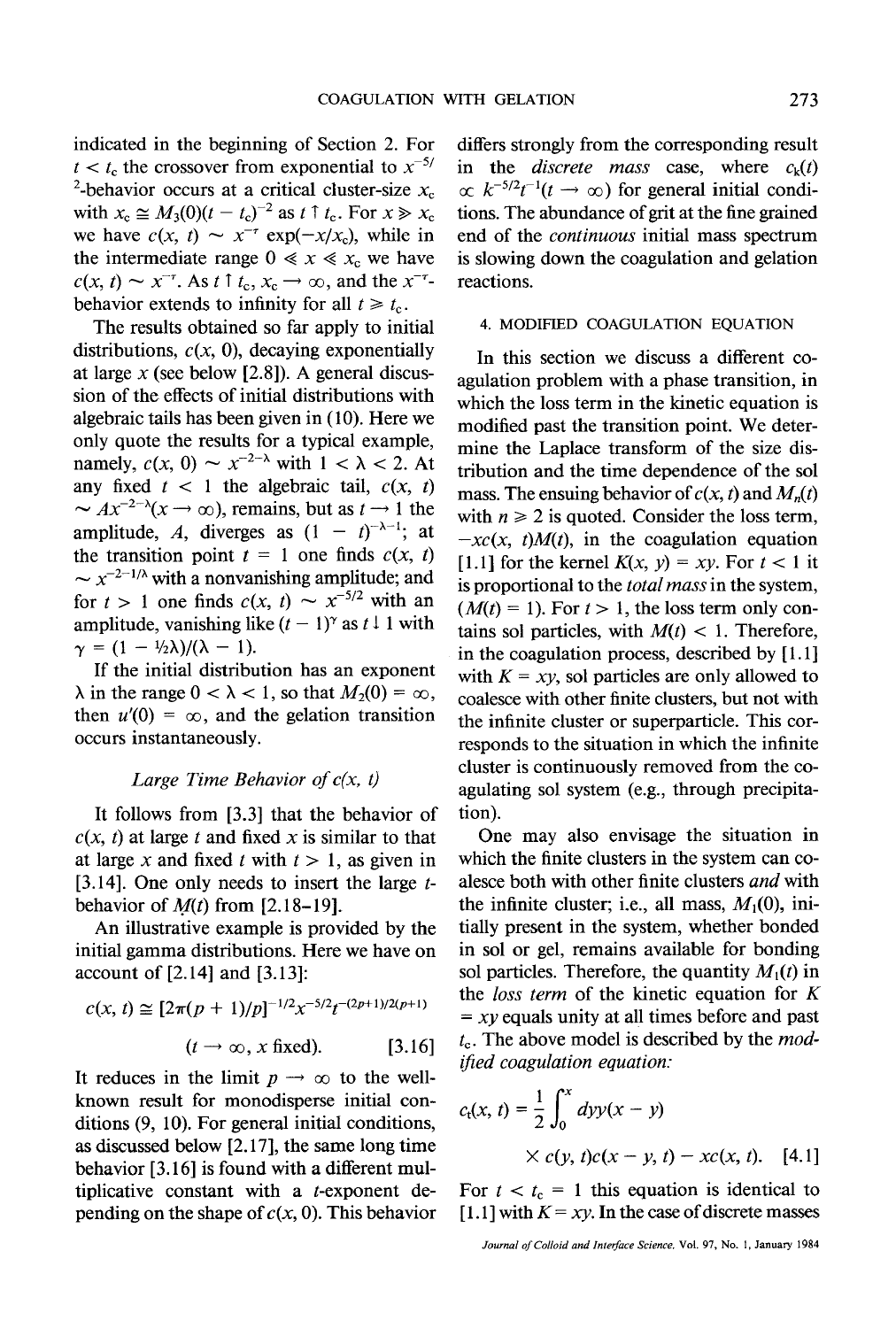the modified coagulation equation has been discussed by Dusek (26) and Ziff et al. (7, 10) in connection with the gelation transition in reacting polymer systems. In polymer physics the modified coagulation equation [4.1] corresponds to Flory's theory (24) of gelation, and the usual coagulation equation with  $K = xy$  to Stockmayer's (25), as discussed in (8, 10). Both theories yield different results only in the gel phase  $(t \geq t_c)$ . In the former theory sol-gel interactions are allowed; in the latter theory such interactions are absent.

In the aerosol physics the gelation transition has been discussed by Lushnikov and coworkers (14, 27, 28). Following the method of Marcus [see (1), Section 2.4] a master equation is constructed for the probability distribution  $P(c_1c_2 \cdots c_k \cdots; t)$ , in which the transition probabilities are constructed from the coagulation rates  $K_{ij} = ij$  in Smoluchowski's coagulation equation. Here  $\{c_k\}$  are the (fluctuating) numbers of k-clusters per unit volume, and the macroscopic size distribution is then an average  $\bar{c}_k(t)$ . At and past the gel point the fluctuations become of macroscopic size, and modify the average rate equations to yield effectively [4.1 ]. This procedure looks very different from the arguments leading to [4.1]. However, Ziff *et aL* (10) have shown for the case of discrete masses that Lushnikov procedure yields results, identical to those obtained from [4.1].

In the case of a continuous initial mass spectrum the modified coagulation equation can be discussed along the same lines as in the discrete case. However, the time dependence of the sol mass for  $t > 1$  differs qualitatively from the discrete case. (Similar differences occur in the solutions of the usual coagulation equation, as already discussed in Section 2). This will be briefly elucidated.

The Laplace transform of [4.1] is given by [2.4] with M put equal to unity for all  $t$ . Hence, its solution for all  $t$  is

$$
f(z, t) = u(z - tf + t). \qquad [4.2]
$$

This follows from [2.6]. In the present case the mass of sol particles,  $M(t) = f(0, t)$ , can

*Journal of Colloid and Interface Science,* Vol. 97, No. 1, January 1984

be obtained from [4.2] by setting  $z = 0$ , and yields the functional equation:

$$
M = u(t - tM). \qquad [4.3]
$$

This equation has two solutions: a constant solution  $M_a(t) = 1$ , and a solution  $M_c(t)$ , that decreases with increasing  $t$ . The physical mass of sol particles is again the smaller one of the two, i.e,  $M(t) = \min(1, M_c(t))$ . The large tbehavior is given by  $M(t) \simeq u(t)$ , where  $u(z)$ at  $z \rightarrow \infty$  is determined by the small x behavior of  $c(x, 0)$ .

The different behavior of  $M(t) = 1 - G(t)$ in the usual and modified coagulation equation is best illustrated by the example of the initial gamma distributions with  $u(z)$  given below [2.13]. The mass deficit or gel fraction,  $G = 1 - M$ , is according to [4.3] determined by

$$
G = 1 - (1 + tG/p)^{-p} \qquad [4.4]
$$

and leads to the long time behavior:

$$
M(t) = 1 - G(t) \cong (p/t)^p \quad (t \to \infty). \quad [4.5]
$$

This result should be compared with the sol mass [2.14] in the usual coagulation equation, which has a slower decay at large  $t$ . The reason is the larger loss rate of sol particles in the modified coagulation equation due to the bonding of sol particles by the gel.

The discrete mass case with monodisperse initial conditions can be obtained by taking  $p \rightarrow \infty$  in [4.4] with the result

$$
G = 1 - \exp(-tG). \tag{4.6}
$$

This relation was first obtained by Hory (24) and Lushnikov  $(27)$ . The large *t*-behavior of  $G(t)$  in [4.6] decays exponentially:

$$
M(t) = 1 - G(t) \simeq e^{-t} \qquad [4.7]
$$

to be compared with the algebraic decay [2.12]. For an extensive comparison of results from the usual and modified coagulation equation we refer to (10).

The size distribution from the modified coagulation for  $t > 1$  has the same function form as for  $t < 1$ ; and is found by setting  $T = t$  in Eqs. [3.3-8]. It always decays ex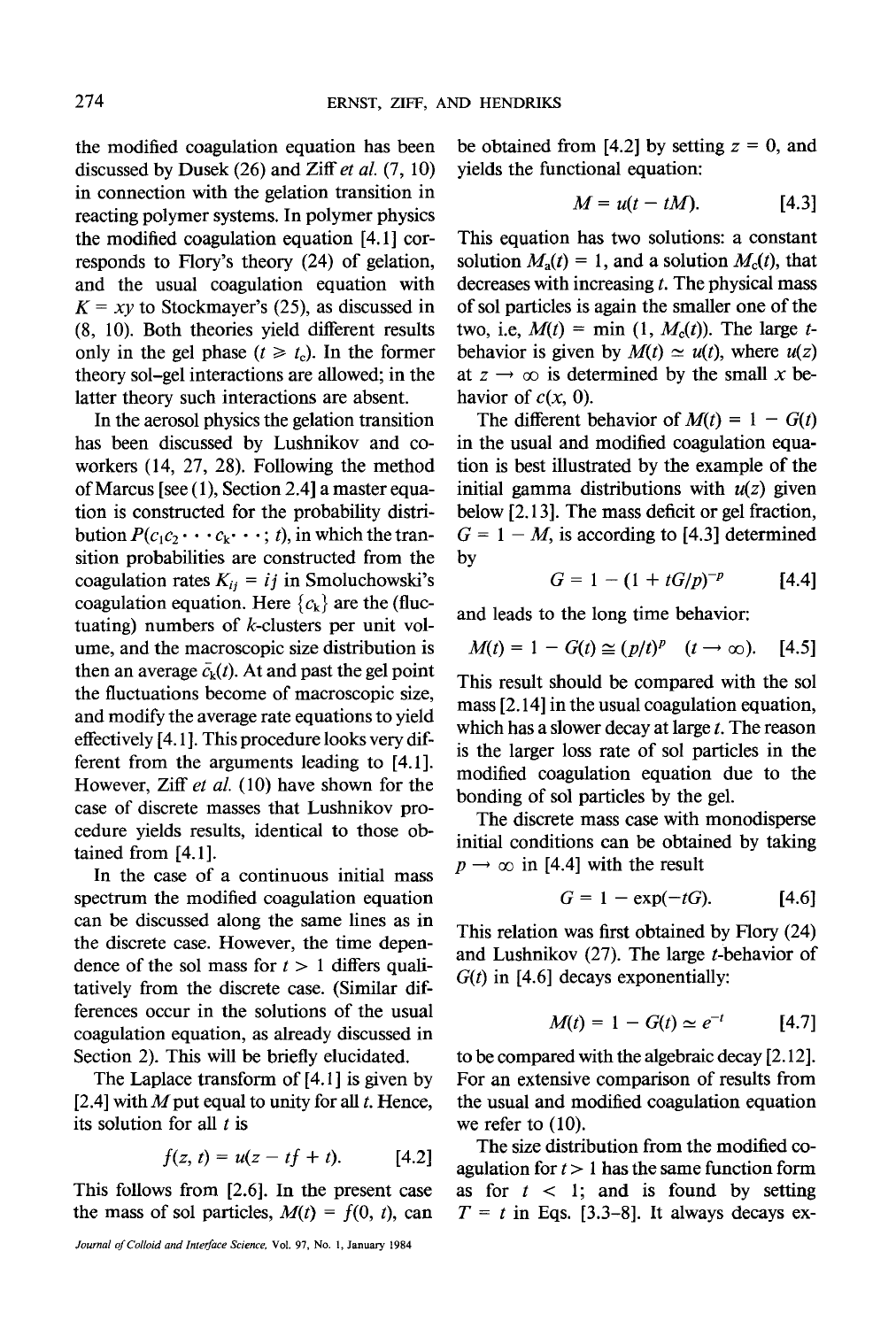ponentially at large  $x$ , except at the transition point  $t_c = 1$ , where the size distribution has an algebraic tail  $c(x, t_c) \propto x^{-5/2}$  as  $x \to \infty$ . Therefore, all moments  $M_n(t)$  with  $n \ge 2$  in the solution of the modified coagulation equation exist for  $t \neq t_{c} = 1$ , and behave in the close vicinity of the gel point as

$$
M_2(t) \propto |t-1|^{-1};
$$
  
 
$$
M_3(t) \propto |t-1|^{-3} \quad (t \to 1).
$$
 [4.8]

#### 5. COAGULATION KERNELS  $K(x, y) = (xy)^{\omega}$

The coagulation coefficient  $K(x, y) = xy$ represents a reaction rate for coalescing clusters, proportional to their volumes. In many types of reactions the effective surface area of the reacting clusters determines their reaction rate so that we have typically  $K(x, y)$  $\approx (xy)^{2/3}$ . Some further examples of coagulation kernels for selected coagulation processes can be found in (1, 16, 17). Here we will study coagulation processes in which the coagulation rates have the general form  $K(x, \cdot)$  $y$  =  $(xy)^{\omega}$  with  $\omega$  < 1. Smoluchowski's coagulation equation takes the form

$$
\partial_t c(x, t) = \frac{1}{2} \int_0^x dy [y(x - y)]^\omega c(y, t) c(x - y, t) - x^\omega c(x, t) \int_0^\infty dy y^\omega c(y, t). \quad [5.1]
$$

From the extensive literature on the subject it is known that the asymptotic dependence of  $K(x, y)$  on the cluster size at large x and y is of crucial importance for the  $x$ - and  $t$ -dependence (1, 16, 29, 30), and in particular for the occurrence of a gelation transition within a finite time (21). For kernels  $K(x, y)$  $\leq c(xy)^{1/2}$  all moments remain bounded on bounded time intervals (31), thus excluding the occurrence of gelation within a finite time. For kernels  $K(x, y) = (xy)^{\omega}$  with  $\frac{1}{2} < \omega < 1$ the occurrence of gelation has been established in (18-21) for the case of discrete masses. Here we present a brief account of the theory for the continuous mass spectra and we will show that the size distribution  $c(x, t)$  at and past the gel point  $t_c$  has asymptotically a power law behavior:

$$
c(x, t) \simeq Ax^{-\tau} \quad (x \to \infty) \qquad [5.2]
$$

with an exponent  $\tau = \omega + 3/2$ . This behavior can be found by studying the small z behavior of the Laplace transform of the distribution function. We, therefore, introduce

$$
g(z, t) = \int_{0}^{\infty} dx c(x, t) e^{-zx}
$$

$$
f(z, t) = \int_{0}^{\infty} dx x^{\omega} c(x, t) e^{-zx} \qquad [5.3]
$$

and take the Laplace transform of [5.1 ], which yields

$$
g_{\rm t} = V_2 f^2 - f M_{\omega}.\tag{5.4a}
$$

Here  $M_{\omega}$  is defined in [1.2]. Alternatively we may write

$$
f = M_{\omega} - [M_{\omega}^2 + 2g_1]^{1/2},
$$
 [5.4b]

where the root with the minus sign is chosen because  $f(z, t)$  is a decreasing function of z. If we write  $f$  and  $g$  as

$$
g(z, t) = M_0 - zM_1 + \Delta(z, t)
$$
  

$$
f(z, t) = M_\omega + \delta(z, t),
$$
 [5.5]

then  $\Delta = 0(z)$  and  $\delta = 0(1)$  for small z, since  $M_0 < M_{\odot} < M_1 < \infty$  as the total mass of the system is finite. Furthermore, by setting  $z = 0$  in [5.4a] it follows that

$$
g_t(0, t) = \dot{M}_0 = -\frac{1}{2} M_\omega^2. \qquad [5.6]
$$

To discuss the solution at and past the gel point  $t_c$ , it is necessary to look for solutions in which the total mass of sol particles,  $M_1(t)$ , depends upon time, so that  $g_t \simeq \dot{M}_0 - z\dot{M}_1$  $+ \cdot \cdot \cdot$ . Combination of this result with [5.6] yields through [5.4b]

$$
f(z, t) \simeq M_0 - (-2\dot{M_1}z)^{1/2} \quad (z \to 0), \quad [5.7]
$$

where  $\dot{M}_1$  is negative. The dominant small z singularity in  $f(z, t)$  is a square root branch point, implying an algebraic tail  $\sim x^{-3/2}$  in the inverse Laplace transform, so that (18, 19)

*Journal of Colloid and Interface Science.* Vol. 97, No. 1, January 1984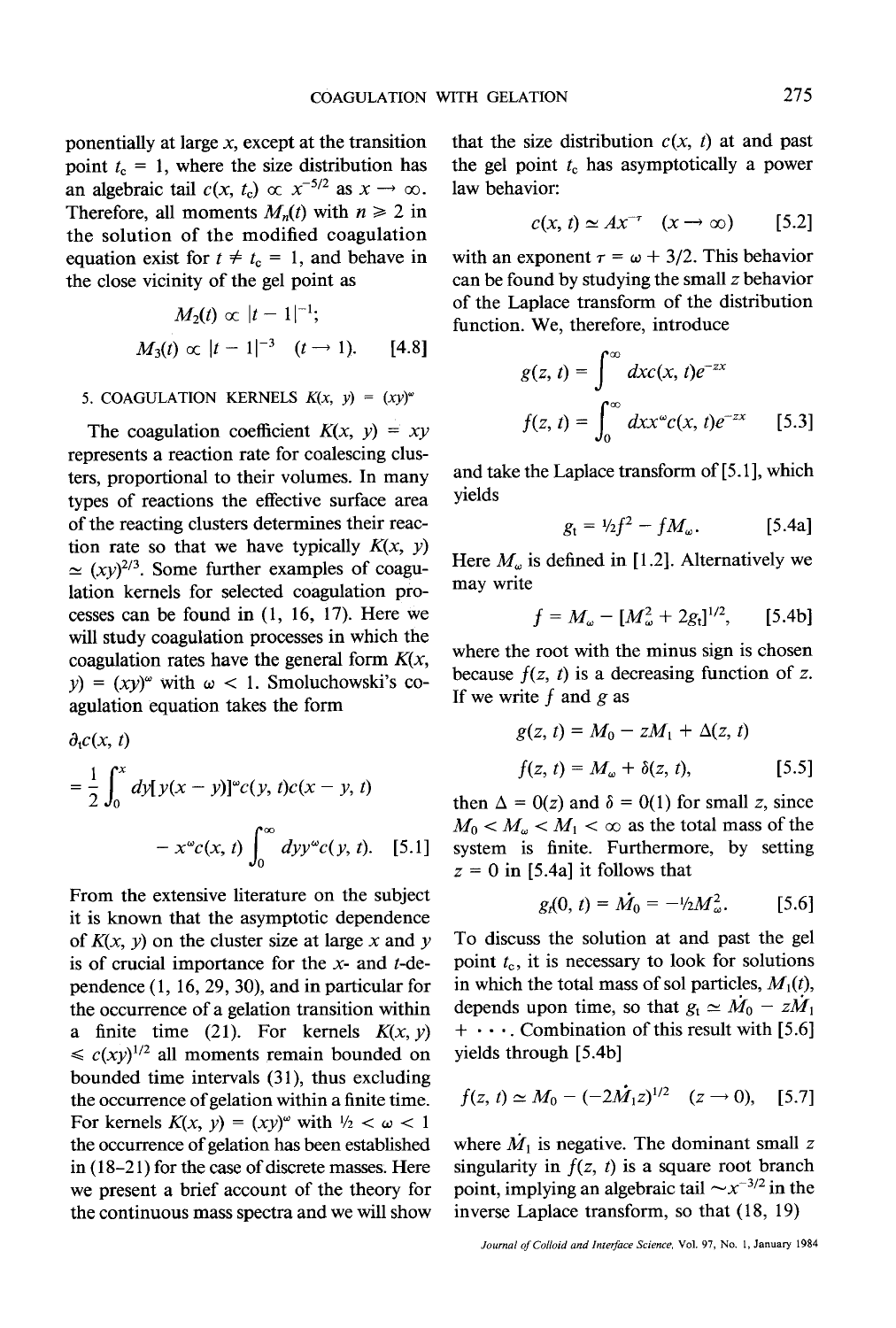$$
c(x, t) \cong (-\tilde{M}_1/2\pi)^{1/2} x^{-\omega-3/2}
$$
  

$$
(x \to \infty). \qquad [5.8]
$$

Thus, we have determined the large  $x$ -behavior of the size distribution past the gel point, where  $M_1 \neq 0$ , and we have expressed the amplitude A in  $[5.2]$  in terms of the (unknown) mass loss rate. The behavior [5.8] must be consistent with the requirements on the existence of the moments in [5.5]. For  $M_1$  to be finite we must have  $\omega > \frac{1}{2}$ . Therefore, only for  $\omega > \frac{1}{2}$  can the coagulation equation [5.1] have (postgelation) solutions with a time dependent  $M_1$ . For the kernels with  $1/2 < \omega < 1$  we have neither been able to determine the sol mass  $M_1(t)$ , nor the gel point  $t_c$ . Estimates, or more precisely, lower bounds on  $t_c$  can be derived by studying the moments. A lower bound on  $M_{\alpha}(t)$  with  $\alpha > 1$ , diverging at  $t_0$ , provides a lower bound:  $t_c > t_0$ . Our best lower bound for the gel point is

$$
t_{\rm c} > [(2^{\omega - 1} - 1)M_{2\omega}(0)]^{-1}, \qquad [5.9]
$$

as has been derived in (20, 21).

The solution [5.8] is very similar to the steady-state solutions with gelation ( $\frac{1}{2} < \omega$ )  $\leq$  1) (16, 17, 21) or without gelation ( $\omega$  <  $\frac{1}{2}$ ) (32), found in coagulating systems with sources. In case of a stationary monomer source,  $q(x) = q\delta(x - 1)$ , one simply replaces the mass loss rate  $(-M_1)$  in [5.8] by the source strength to obtain the stationary solution.

## 6. SUMMARY AND CONCLUSIONS

The coagulation equation with a rate constant  $K(x, y) = (xy)^\omega$  with  $\frac{1}{2} < \omega < 1$  shows a phase transition, which manifests itself for times larger than a critical time  $t_c$  (gel point) through a violation of mass conservation. The violation of this conservation law is interpreted as the appearance of an infinite duster or gel, which accounts for the mass deficit. For  $t$  $\lt t_c$  the sol mass is constant, and it starts to decrease for  $t > t_c$ .

For the special case  $\omega = 1$  we have obtained the explicit solution of the coagulation equation for arbitrary initial distributions. The ex-

plicit form of the sol mass  $M_1(t)$  is given parametrically by [2.9-11]. If the initial distribution is monodisperse or a gamma distribution a closed expression for  $M_1(t)$  is given in [2.12] or [2.14]. The *long time* behavior [2.18] of  $M_1(t) \sim t^{-p/(p+1)}$  with  $p > 0$  for continuous mass spectra is markedly different from  $M_1(t) \sim t^{-1}$  in the discrete case. This difference is caused by an abundance of minute particles of size  $x \approx 0$  in the continuous case, which slow down the coagulation process. The size distribution  $c(x, t)$  for an arbitrary initial distribution  $u(z) = f(z, 0)$ , defined in [2.5], is obtained in the form of an integral, which may be expanded in powers of  $t$  (see [3.6]). For the initial distribution  $c(x, 0) =$  $x^{-1}$  exp( $-x$ ) we have obtained a global solution [3.5] in the form of a modified Bessel function. For the family of initial gamma distributions with parameter  $p$  we have obtained a global solution in the form of an infinite series [3.7] which converges for all t. For  $p = 1$  the modified Bessel function is recovered; for  $p = \infty$ one recovers the pre- and post-gelation solutions for monodisperse initial conditions. These explicit results constitute new solutions to the coagulation equation with the kernel  $K(x, y) = xy$ .

For general initial distributions we have calculated the large x-behavior [3.14] of  $c(x, \theta)$ t) in the sol and gel phase. The mass spectrum is exponentially cut-off in the sol phase, and has an algebraic tail  $\sim x^{-5/2}$  in the gel phase. The size distribution at large  $x$  and times close to  $t = t_c$  or close to  $t = \infty$ , is given in [3.15] and [3.16]. The coagulation equation [1.1] with  $K(x, y) = xy$  corresponds to Stockmayer's theory of the gelation transition in reacting polymer systems. The modified coagulation equation [4.1] corresponds to Flory's theory of gelation, in which sol and gel are allowed to interact. Such interactions are absent in Stockmayer's theory and, likewise, in [1.1] with  $K(x, y) = xy$ . The solution  $c(x, t)$  of the modified coagulation equation decays exponentially for all  $t \neq t_c$ . Only at  $t_c$  has the size distribution  $c(x, t<sub>c</sub>)$  an algebraic tail  $x<sup>-5/2</sup>$ . The modified coagulation equation is also equiv